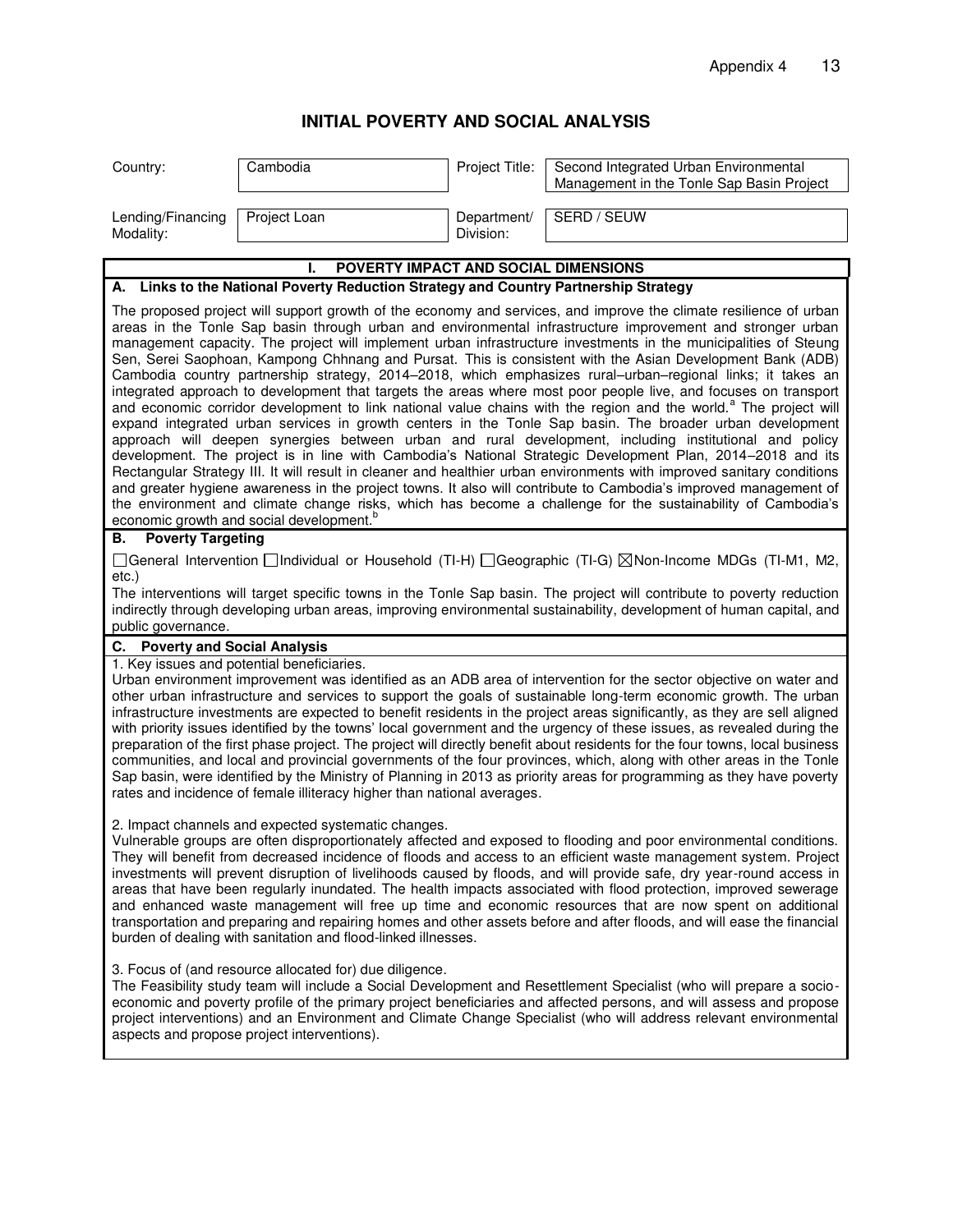| <b>GENDER AND DEVELOPMENT</b><br>Ш.                                                                                                                                                                                                                                                                                                                                                                                                                                                                                                                                                                                                                                                                                                                                                                                                                                                                                                                                                                                                                                                                                                                                                                                                                                                                                                                                                                                                                                                                                                                                                                                                                                                                                                                                                 |  |  |  |
|-------------------------------------------------------------------------------------------------------------------------------------------------------------------------------------------------------------------------------------------------------------------------------------------------------------------------------------------------------------------------------------------------------------------------------------------------------------------------------------------------------------------------------------------------------------------------------------------------------------------------------------------------------------------------------------------------------------------------------------------------------------------------------------------------------------------------------------------------------------------------------------------------------------------------------------------------------------------------------------------------------------------------------------------------------------------------------------------------------------------------------------------------------------------------------------------------------------------------------------------------------------------------------------------------------------------------------------------------------------------------------------------------------------------------------------------------------------------------------------------------------------------------------------------------------------------------------------------------------------------------------------------------------------------------------------------------------------------------------------------------------------------------------------|--|--|--|
| 1. What are the key gender issues in the sector/subsector that are likely to be relevant to this project or program?                                                                                                                                                                                                                                                                                                                                                                                                                                                                                                                                                                                                                                                                                                                                                                                                                                                                                                                                                                                                                                                                                                                                                                                                                                                                                                                                                                                                                                                                                                                                                                                                                                                                |  |  |  |
| Floods and inefficient waste management disproportionately impact women who often remain at home to care for<br>family during prolonged floods and have primary responsibility for maintaining the home environment. Women have<br>higher exposure and health risk, due to household and community sanitation management tasks, from unsafe<br>environmental conditions. Women's level of participation depends on several factors, which will be considered during<br>the design of the project. These include (i) accessibility of information on opportunities to participate in the project, (ii)<br>support from local authorities, and (iii) availability of activities that encourage women to share their opinions freely.<br>2. Does the proposed project or program have the potential to make a contribution to the promotion of gender equity<br>and/or empowerment of women by providing women's access to and use of opportunities, services, resources,<br>assets, and participation in decision making?<br>$\boxtimes$ Yes<br>□ No Indicative gender features have been included in the DMF to guide project design, such that<br>gender enhancement measures are included to empower women and mitigate potential inequity in project benefits.<br>3. Could the proposed project have an adverse impact on women and/or girls or widen gender inequality?<br>$\boxtimes$ No Please explain.<br>Yes<br>No adverse impacts are expected. Potential adverse impacts will be identified during the preparation process through<br>intervention-specific gender analysis, and be mitigated through project design measures.<br>4. Indicate the intended gender mainstreaming category:<br>GEN (gender equity theme)<br>$\boxtimes$ EGM (effective gender mainstreaming) |  |  |  |
| SGE (some gender elements)<br>NGE (no gender elements)                                                                                                                                                                                                                                                                                                                                                                                                                                                                                                                                                                                                                                                                                                                                                                                                                                                                                                                                                                                                                                                                                                                                                                                                                                                                                                                                                                                                                                                                                                                                                                                                                                                                                                                              |  |  |  |
| <b>PARTICIPATION AND EMPOWERMENT</b><br>III.                                                                                                                                                                                                                                                                                                                                                                                                                                                                                                                                                                                                                                                                                                                                                                                                                                                                                                                                                                                                                                                                                                                                                                                                                                                                                                                                                                                                                                                                                                                                                                                                                                                                                                                                        |  |  |  |
| 1. Who are the main stakeholders of the project, including beneficiaries and negatively affected people? Identify how<br>they will participate in the project design.<br>The stakeholders are the national, provincial, and municipal governments (towns and/or districts), private sector<br>companies, and communities as beneficiaries of urban services.<br>2. How can the project contribute (in a systemic way) to engaging and empowering stakeholders and beneficiaries,<br>particularly, the poor, vulnerable and excluded groups? What issues in the project design require participation of<br>the poor and excluded? The project will prepare a Stakeholder Communication Strategy, Participation Plan,<br>Gender Action Plan, and Safeguard Plans to ensure engagement of the poor, vulnerable, and potentially excluded<br>groups in the project area.<br>3. What are the key, active, and relevant civil society organizations in the project area?                                                                                                                                                                                                                                                                                                                                                                                                                                                                                                                                                                                                                                                                                                                                                                                                                  |  |  |  |
| What is the level of civil society organization participation in the project design?                                                                                                                                                                                                                                                                                                                                                                                                                                                                                                                                                                                                                                                                                                                                                                                                                                                                                                                                                                                                                                                                                                                                                                                                                                                                                                                                                                                                                                                                                                                                                                                                                                                                                                |  |  |  |
| $H\boxtimes$ Information generation and sharing H $\boxtimes$ Consultation $\Box$ Collaboration<br>$\Box$ Partnership                                                                                                                                                                                                                                                                                                                                                                                                                                                                                                                                                                                                                                                                                                                                                                                                                                                                                                                                                                                                                                                                                                                                                                                                                                                                                                                                                                                                                                                                                                                                                                                                                                                               |  |  |  |
| 4. Are there issues during project design for which participation of the poor and excluded is important? What are they<br>and how shall they be addressed? $\boxtimes$ Yes<br>$\Box$ No                                                                                                                                                                                                                                                                                                                                                                                                                                                                                                                                                                                                                                                                                                                                                                                                                                                                                                                                                                                                                                                                                                                                                                                                                                                                                                                                                                                                                                                                                                                                                                                             |  |  |  |
| An affordability analysis (disaggregated by income level, sex and ethnicity) will be done to ensure that access to<br>improved services is affordable and accessible. Subproject planning and design will entail intensive qualitative<br>analysis directly involving project beneficiaries through the extensive use of participatory methods to identify the local<br>poor population and the infrastructure provisions that may better fit their needs. The poor and vulnerable will<br>participate in focus group discussions, public consultations, and household surveys as part of the project design. A<br>consultation and preparation plan will be prepared to ensure participation of vulnerable stakeholders (women, poor,<br>indigenous peoples, resettled households) and CSOs representing local needs.                                                                                                                                                                                                                                                                                                                                                                                                                                                                                                                                                                                                                                                                                                                                                                                                                                                                                                                                                              |  |  |  |
| IV.<br><b>SOCIAL SAFEGUARDS</b>                                                                                                                                                                                                                                                                                                                                                                                                                                                                                                                                                                                                                                                                                                                                                                                                                                                                                                                                                                                                                                                                                                                                                                                                                                                                                                                                                                                                                                                                                                                                                                                                                                                                                                                                                     |  |  |  |
| $\boxtimes$ B<br>C<br><b>FI</b><br>A. Involuntary Resettlement Category $\Box$ A                                                                                                                                                                                                                                                                                                                                                                                                                                                                                                                                                                                                                                                                                                                                                                                                                                                                                                                                                                                                                                                                                                                                                                                                                                                                                                                                                                                                                                                                                                                                                                                                                                                                                                    |  |  |  |
| 1. Does the project have the potential to involve involuntary land acquisition resulting in physical and economic<br>displacement? $\boxtimes$ Yes<br>l I No<br>The proposed project will include construction and improvements to urban environmental and climate resilient<br>infrastructure. There is likely to be land acquisition involved for works for infrastructure construction and upgrading.<br>The impact due to land acquisition will be determined and confirmed as part of the feasibility study.                                                                                                                                                                                                                                                                                                                                                                                                                                                                                                                                                                                                                                                                                                                                                                                                                                                                                                                                                                                                                                                                                                                                                                                                                                                                   |  |  |  |
| 2. What action plan is required to address involuntary resettlement as part of the PPTA or due diligence process?                                                                                                                                                                                                                                                                                                                                                                                                                                                                                                                                                                                                                                                                                                                                                                                                                                                                                                                                                                                                                                                                                                                                                                                                                                                                                                                                                                                                                                                                                                                                                                                                                                                                   |  |  |  |
| $\boxtimes$ Resettlement plan<br>$\Box$ Resettlement framework<br>$\Box$ Social impact matrix<br>$\Box$ Environmental and social management system arrangement<br>None                                                                                                                                                                                                                                                                                                                                                                                                                                                                                                                                                                                                                                                                                                                                                                                                                                                                                                                                                                                                                                                                                                                                                                                                                                                                                                                                                                                                                                                                                                                                                                                                              |  |  |  |
| B. Indigenous Peoples Category $\Box A \boxtimes B$<br>FI.<br>C                                                                                                                                                                                                                                                                                                                                                                                                                                                                                                                                                                                                                                                                                                                                                                                                                                                                                                                                                                                                                                                                                                                                                                                                                                                                                                                                                                                                                                                                                                                                                                                                                                                                                                                     |  |  |  |
| 1. Does the proposed project have the potential to directly or indirectly affect the dignity, human rights, livelihood<br>$\boxtimes$ No<br>systems, or culture of indigenous peoples?<br>$\Box$ Yes<br>2. Does it affect the territories or natural and cultural resources indigenous peoples own, use, occupy, or claim, as<br>their ancestral domain? $\Box$ Yes<br>⊠<br>No<br>The proposed project will include construction and improvements to urban environmental and climate resilient<br>infrastructure. There may be impacts on IPs territories or land due to land acquisition in association with civil works                                                                                                                                                                                                                                                                                                                                                                                                                                                                                                                                                                                                                                                                                                                                                                                                                                                                                                                                                                                                                                                                                                                                                           |  |  |  |